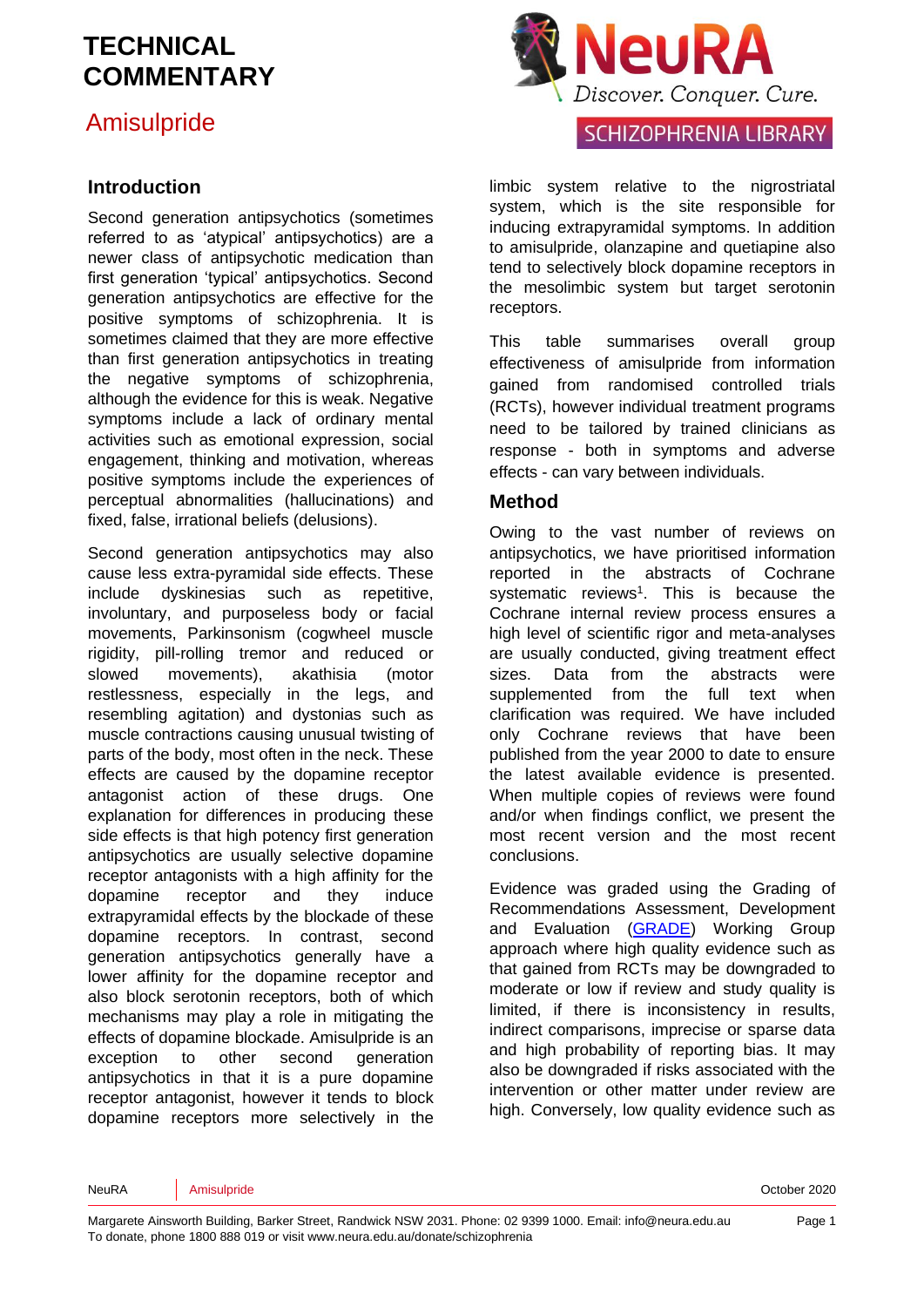### Amisulpride



**SCHIZOPHRENIA LIBRARY** 

that gained from observational studies may be upgraded if effect sizes are large, there is a dose dependent response or if results are reasonably consistent, precise and direct with low associated risks<sup>2</sup>[.](#page-7-1) The resulting table represents an objective summary of the evidence, although the conclusions are solely the opinion of staff of NeuRA (Neuroscience Research Australia).

#### **Results**

We found three reviews that met our inclusion criteria[3-5](#page-7-2) .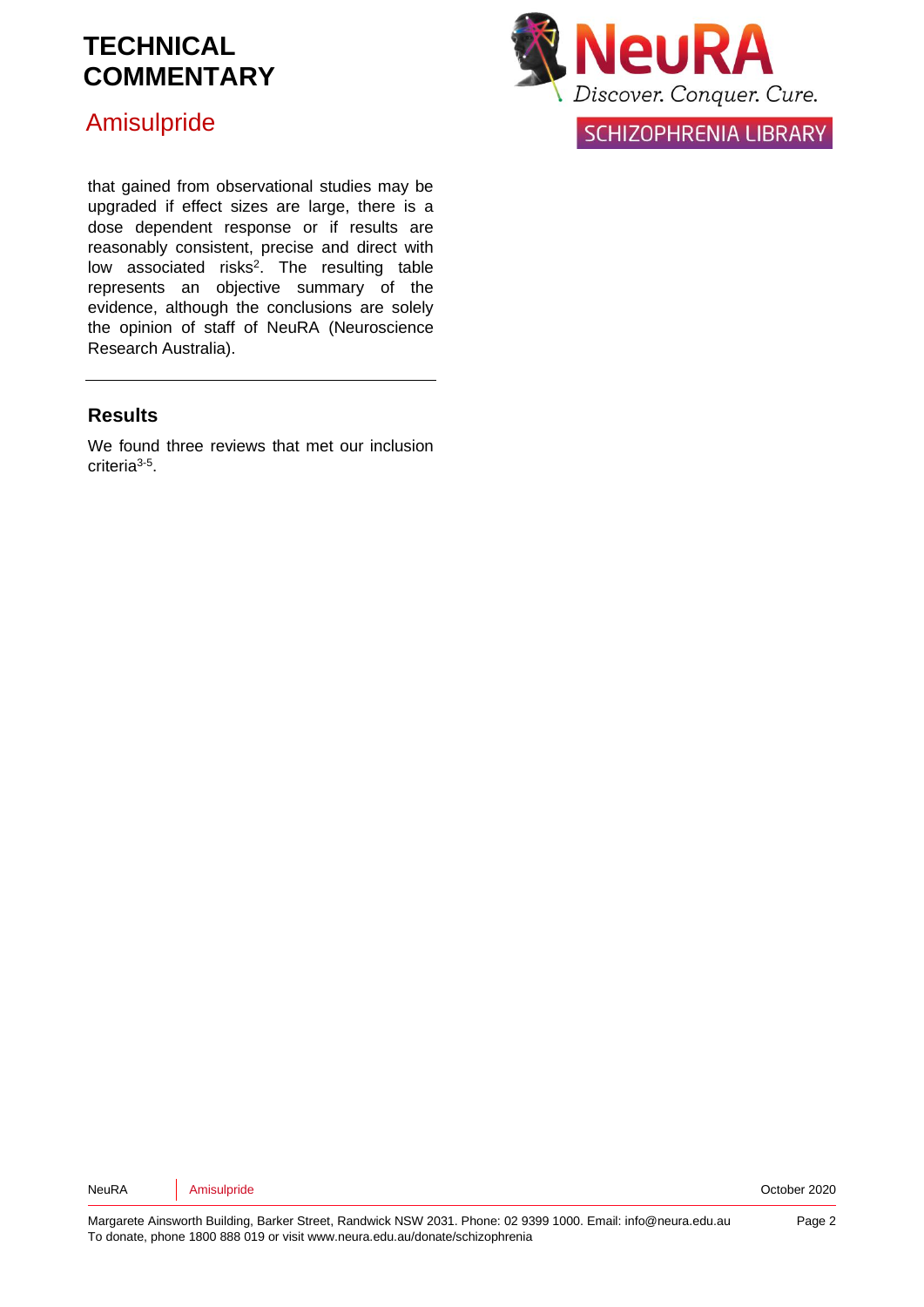## Amisulpride



## Amisulpride **Compared to placebo Efficacy: High quality evidence (large samples, consistent, precise, direct) suggests low dose amisulpride may retain more patients in treatment and be more effective for global state and negative symptoms. Adverse effects: Moderate quality evidence (imprecise) suggests amisulpride may cause more extrapyramidal symptoms than placebo. Compared to first generation antipsychotics Efficacy: High quality evidence (large samples, consistent, precise, direct) suggests amisulpride may retain more patients in treatment, and be more effective for global state, mental state and negative symptoms, but not positive symptoms. Adverse effects: High quality evidence suggests amisulpride may be less likely to cause at least one adverse event or extrapyramidal symptom. Compared to other second generation antipsychotics Efficacy: Overall, moderate quality evidence (imprecise) suggests no differences between amisulpride and other second generation antipsychotics for any outcome. Moderate to low quality evidence (small sample) suggests fewer participants leaving the study early due to inefficacy with amisulpride than with ziprasidone. Adverse effects: Moderate to high quality evidence (large samples) suggests amisulpride was associated with less weight gain than risperidone or olanzapine. Moderate quality evidence (imprecise) suggests agitation may be reported more often by patients receiving amisulpride. There were no differences in extrapyramidal symptoms between amisulpride and risperidone, olanzapine or ziprasidone. See below for detailed results from three reviews. [Komossa K, Rummel-Kluge C, Hunger H, Schmid F, Schwarz S, Silveira da Mota Neto JI,](http://onlinelibrary.wiley.com/o/cochrane/clsysrev/articles/CD006624/frame.html)  Kissling [W, Leucht S. Amisulpride versus other atypical antipsychotics for schizophrenia.](http://onlinelibrary.wiley.com/o/cochrane/clsysrev/articles/CD006624/frame.html)  [Cochrane Database of Systematic Reviews 2010, Issue 1. Art. No.: CD006624.](http://onlinelibrary.wiley.com/o/cochrane/clsysrev/articles/CD006624/frame.html) DOI: 10.1002/14651858.CD006624.pub2.** No significant difference was reported between any intervention for study attrition. Compared to ziprasidone there were fewer people leaving the study early due to inefficacy with amisulpride (1 RCT,  $N = 123$ , RR = 0.21, 95%Cl 0.05 to 0.94, NNT 8). No significant differences in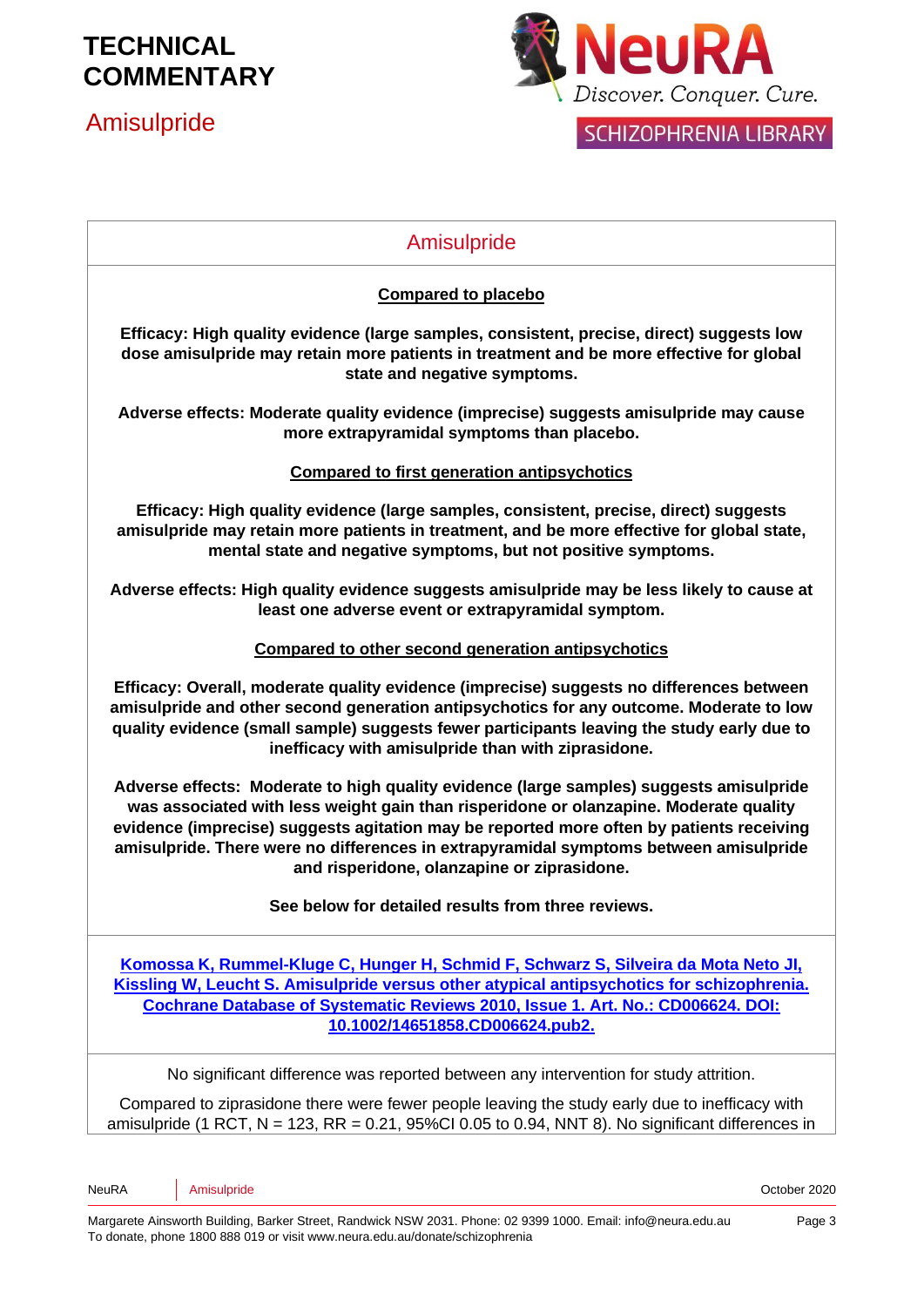

### Amisulpride



**SCHIZOPHRENIA LIBRARY** 

| efficacy were reported compared to olanzapine and risperidone.                                                                                                                                                                                                                                                                                                                                                                   |  |
|----------------------------------------------------------------------------------------------------------------------------------------------------------------------------------------------------------------------------------------------------------------------------------------------------------------------------------------------------------------------------------------------------------------------------------|--|
| Compared to risperidone, amisulpride induced less weight gain (3)<br>RCTs, N = 585, MD = -0.99, 95%Cl -1.61 to -0.37, $I^2 = 0\%$ , $p = 0.80$ ).<br>There was no difference in akathisia compared to risperidone (3<br>RCTs, N = 586, RR = 0.80, 95%CI 0.58 to 1.11, $I^2 = 0\%$ , $p = 0.64$ ).                                                                                                                                |  |
| Compared to olanzapine, amisulpride also induced less weight gain<br>(3 RCTs, N = 671, MD = -2.11, 95%CI -2.94 to -1.29, $I^2 = 0\%$ , $p =$<br>0.58). Olanzapine was also associated with a higher increase of<br>glucose (2 RCTs, N = 406, MD = -7.30, 95%Cl -7.62 to -6.99, $I^2$ =<br>0%, $p = 0.52$ ). There was no difference in akathisia (2 RCTs, N = 587,<br>RR = 0.66, 95%Cl 0.36 to 1.21, $I^2 = 0\%$ , $p = 0.51$ ). |  |
| Compared to ziprasidone, there was no difference in akathisia (1<br>RCT, N = 123, RR = 0.63, 95%Cl 0.11 to 3.67).                                                                                                                                                                                                                                                                                                                |  |
| Consistent, no significant heterogeneity in reported outcomes.                                                                                                                                                                                                                                                                                                                                                                   |  |
| Imprecise for binary data, unable to assess continuous measures.                                                                                                                                                                                                                                                                                                                                                                 |  |
| <b>Direct</b>                                                                                                                                                                                                                                                                                                                                                                                                                    |  |
| Komossa K, Rummel-Kluge C, Hunger H, Schmid F, Schwarz S, Duggan L, Kissling W,<br>Leucht S. Olanzapine versus other atypical antipsychotics for schizophrenia. Cochrane<br>Database of Systematic Reviews 2010, Issue 3. Art. No.: CD006654 DOI:<br>10.1002/14651858.CD006654.pub2.                                                                                                                                             |  |
| There was no difference in general mental state (measured by PANSS) between olanzapine and<br>amisulpride.                                                                                                                                                                                                                                                                                                                       |  |
| Olanzapine induced more weight gain than amisulpride (3 RCTs, $N =$<br>671, WMD = 2.11kg, 95%Cl 1.29kg to 2.94kg, $I^2 = 0\%$ , $p = 0.58$ ).<br>Related effects such as increases in glucose and cholesterol levels<br>were also more frequent with olanzapine.                                                                                                                                                                 |  |
| Consistent                                                                                                                                                                                                                                                                                                                                                                                                                       |  |
|                                                                                                                                                                                                                                                                                                                                                                                                                                  |  |

Precision in results **Unable to assess continuous measures (WMD).** Directness of results | Direct

**[Mota Neto JS, Lima MS, Soares BG. Amisulpride for schizophrenia. Cochrane Database of](http://www.mrw.interscience.wiley.com/cochrane/clsysrev/articles/CD001357/frame.html)  Systematic Reviews [2002, Issue 2. Art. No.:](http://www.mrw.interscience.wiley.com/cochrane/clsysrev/articles/CD001357/frame.html) CD001357 DOI: 10.1002/14651858.CD001357**

Compared to placebo, low-dose (up to 300mg/day) amisulpride retained more patients in treatment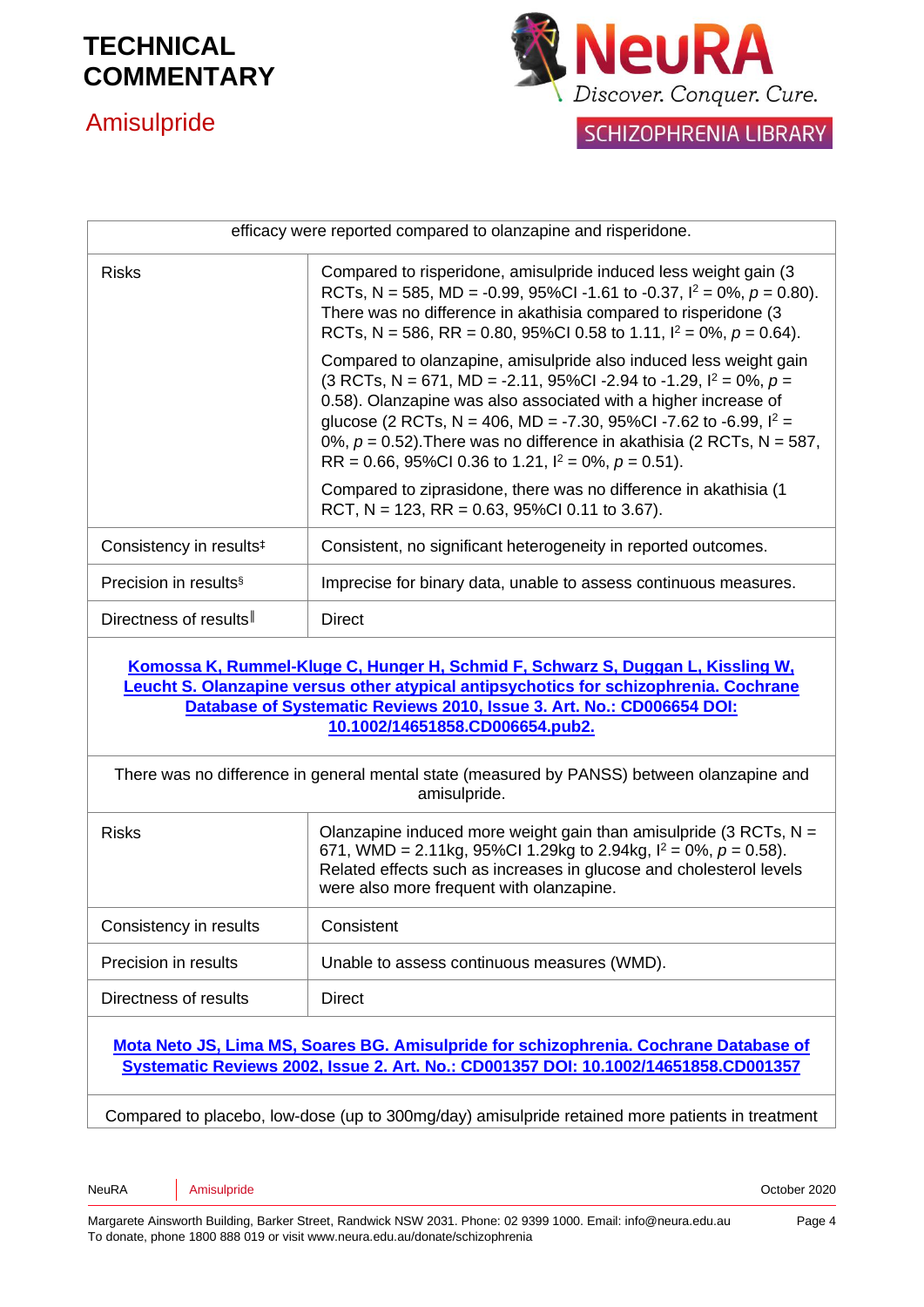### Amisulpride



**SCHIZOPHRENIA LIBRARY** 

| (4 RCTs, N = 514, RR = 0.6, 95%Cl 0.5 to 0.8, NNT 3, $l^2 = 21\%$ , $p = 0.28$ ). There were also greater<br>improvements in global state (1 RCT, $N = 242$ , RR = 0.6, 95%Cl 0.5 to 0.8, NNT 3) and negative<br>symptoms (2 RCTs, N = 177, WMD = -10.1, 95%CI -16.6 to -3.5, $I^2 = 0\%$ , $p = 0.39$ ).                                                                                                                                                                                                                                                                                                                                                                                                        |                                                                                                                                                                                                                                                                                                                                                                                                                                                                                               |  |
|------------------------------------------------------------------------------------------------------------------------------------------------------------------------------------------------------------------------------------------------------------------------------------------------------------------------------------------------------------------------------------------------------------------------------------------------------------------------------------------------------------------------------------------------------------------------------------------------------------------------------------------------------------------------------------------------------------------|-----------------------------------------------------------------------------------------------------------------------------------------------------------------------------------------------------------------------------------------------------------------------------------------------------------------------------------------------------------------------------------------------------------------------------------------------------------------------------------------------|--|
| Compared to first generation antipsychotics, amisulpride retained more people in treatment (14<br>RCTs, N = 1512, RR = 0.8, 95%Cl 0.7 to 0.9, NNT 16, $I^2 = 0\%$ , $p = 0.53$ ). Authors state that this<br>result might have been overestimated due to possible publication bias. Amisulpride was also more<br>effective than first generation antipsychotics in improving global state (4 RCTs, $N = 651$ RR = 0.7,<br>95%Cl 0.5 to 0.9, NNT 6, $I^2 = 42\%$ , $p = 0.16$ ), general mental state (5 RCTs, N = 695, WMD = -4.2,<br>95% -6.5 to -1.9, $I^2 = 0$ %, $p = 0.69$ ) and negative symptoms (3 RCTs, N = 506, WMD = -2.8, 95%CI<br>-4.3 to -1.3) but there were no differences in positive symptoms. |                                                                                                                                                                                                                                                                                                                                                                                                                                                                                               |  |
| Compared to other second generation antipsychotics, no significant differences were reported in<br>any outcome from 1 RCT.                                                                                                                                                                                                                                                                                                                                                                                                                                                                                                                                                                                       |                                                                                                                                                                                                                                                                                                                                                                                                                                                                                               |  |
| <b>Risks</b>                                                                                                                                                                                                                                                                                                                                                                                                                                                                                                                                                                                                                                                                                                     | Compared to placebo, amisulpride was more likely to cause extra-<br>pyramidal symptoms (2 RCTs, $N = 269$ , RR = 2.2, 95%Cl 1.2 to 4.2,<br>$I^2 = 0\%$ ). No differences in any other adverse outcome.                                                                                                                                                                                                                                                                                        |  |
|                                                                                                                                                                                                                                                                                                                                                                                                                                                                                                                                                                                                                                                                                                                  | Compared to first generation antipsychotics, amisulpride was less<br>likely to cause at least one general adverse event (6 RCTs, $N = 751$ ,<br>RR = 0.87, 95%Cl 0.78 to 0.97, NNH 9, $1^2$ = 48%, $p = 0.08$ ), cause at<br>least one extrapyramidal symptom (7 RCTs, $N = 771$ , RR = 0.7,<br>95%Cl 0.6 to 0.9, NNH 5, $1^2$ = 49%, $p = 0.07$ ) or to require the use of<br>antiparkinson medication (9 RCTs, $N = 851$ , RR = 0.6, 95%Cl 0.5 to<br>0.8, NNH 4, $1^2$ = 41%, $p = 0.10$ ). |  |
|                                                                                                                                                                                                                                                                                                                                                                                                                                                                                                                                                                                                                                                                                                                  | Compared to other second generation antipsychotics agitation was<br>more frequent with amisulpride (1 RCT, $N = 228$ , RR = 3.4, 95%CI<br>1.2 to 10.1, NNH 11).                                                                                                                                                                                                                                                                                                                               |  |
| Consistency in results                                                                                                                                                                                                                                                                                                                                                                                                                                                                                                                                                                                                                                                                                           | Consistent.                                                                                                                                                                                                                                                                                                                                                                                                                                                                                   |  |
| Precision in results                                                                                                                                                                                                                                                                                                                                                                                                                                                                                                                                                                                                                                                                                             | Precise for dichotomous outcomes, unable to assess continuous<br>outcomes (standardised values not reported).                                                                                                                                                                                                                                                                                                                                                                                 |  |
| Directness of results                                                                                                                                                                                                                                                                                                                                                                                                                                                                                                                                                                                                                                                                                            | <b>Direct</b>                                                                                                                                                                                                                                                                                                                                                                                                                                                                                 |  |

#### Explanation of acronyms

CI = confidence interval,  $I^2$  = the percentage of the variability in effect estimates that is due to heterogeneity rather than sampling error (chance),  $N =$  number of participants, NNH = number of patients needed to treat for one to show one negative effect, NNT = number of patients needed to treat for one to show a positive effect,  $p =$  statistical probability of obtaining that result ( $p < 0.05$ ) generally regarded as significant),  $RR =$  relative risk, vs. = versus, WMD = weighted mean difference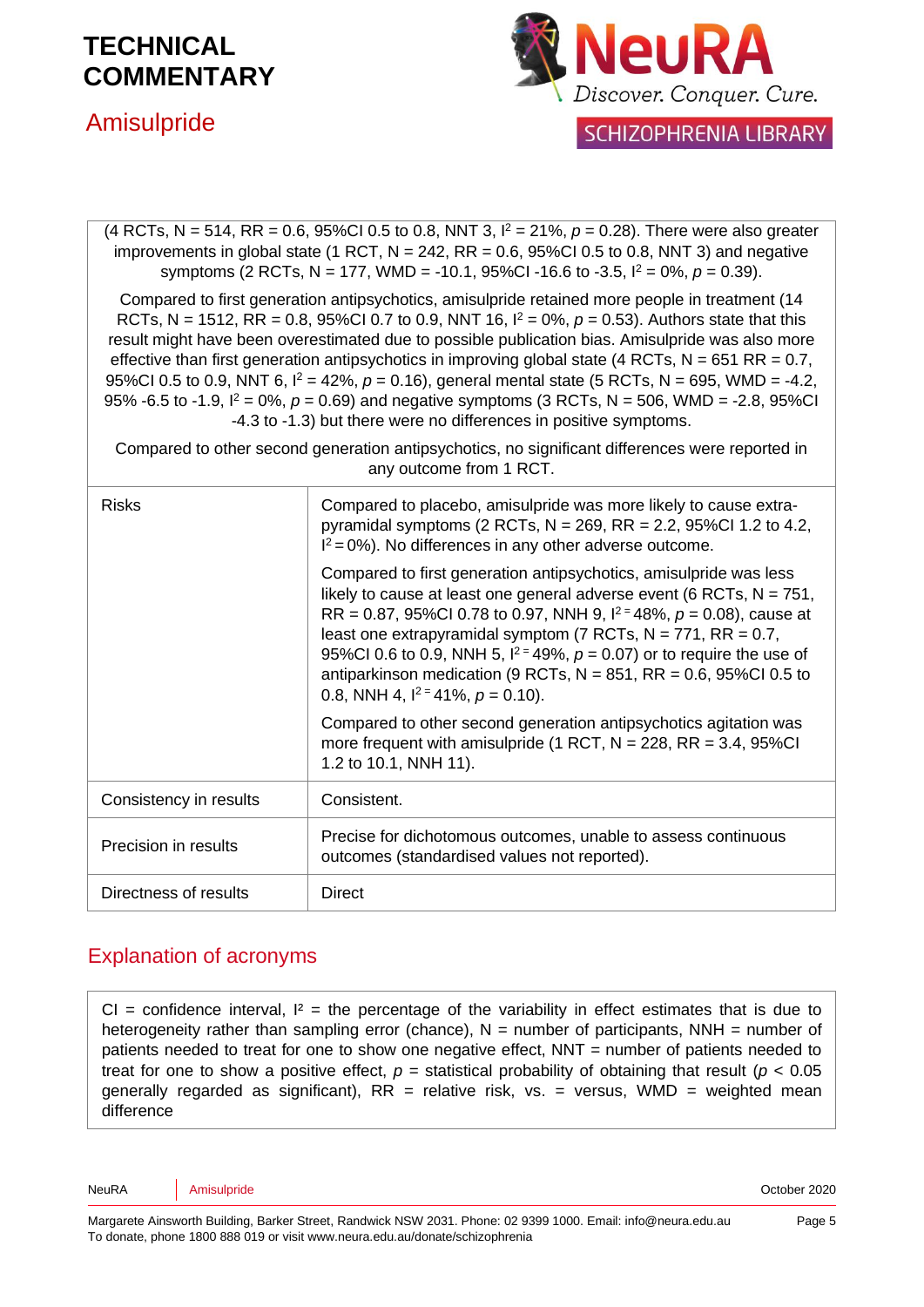## Amisulpride

#### Explanation of technical terms

† Different effect measures are reported by different reviews.

Weighted mean difference scores refer to mean differences between treatment and comparison groups after treatment (or occasionally pre to post treatment) and in a randomised trial there is an assumption that both groups are comparable on this measure prior to treatment. Standardised mean differences are divided by the pooled standard deviation (or the standard deviation of one group when groups are homogenous) which allows results from different scales to be combined and compared. Each study's mean difference is then given a weighting depending on the size of the sample and the variability in the data. 0.2 represents a small effect, 0.5 a medium effect, and 0.8 and over represents a large effect<sup>1</sup>[.](#page-7-0)

Odds ratio (OR) or relative risk (RR) refers to the probability of a reduction  $($  1) or an increase (> 1) in a particular outcome in a treatment group, or a group exposed to a risk factor, relative to the comparison group. For example, a RR of 0.75 translates to a reduction in risk of an outcome of 25% relative to those not receiving the treatment or not exposed to the risk factor. Conversely, a RR of 1.25 translates to an increased risk of 25% relative to those not receiving treatment or not having been exposed to a risk factor. A RR or OR of 1.00 means there is no difference between groups. A medium effect is considered if  $RR > 2$  or  $< 0.5$  and a large effect if  $RR > 5$  or  $< 0.2<sup>6</sup>$  $< 0.2<sup>6</sup>$  $< 0.2<sup>6</sup>$ . InOR stands for logarithmic OR where a lnOR of 0 shows no difference between groups. Hazard ratios measure the effect of an explanatory variable on the hazard or risk of an event.

Correlation coefficients (eg, r) indicate the strength of association or relationship between variables. They are an indication of



#### **SCHIZOPHRENIA LIBRARY**

prediction, but do not confirm causality due to possible and often unforseen confounding variables. An r of 0.10 represents a weak association, 0.25 a medium association and 0.40 and over represents a strong association. Unstandardised (*b*) regression coefficients indicate the average change in the dependent variable associated with a 1 unit change in the independent variable, statistically controlling for the other independent variables. Standardised regression coefficients represent the change being in units of standard deviations to allow comparison across different scales.

‡ Inconsistency refers to differing estimates of effect across studies (i.e. heterogeneity or variability in results) that is not explained by subgroup analyses and therefore reduces confidence in the effect estimate. I² is the percentage of the variability in effect estimates that is due to heterogeneity rather than sampling error (chance) - 0% to 40%: heterogeneity might not be important, 30% to 60%: may represent moderate heterogeneity, 50% to 90%: may represent considerable heterogeneity and over this is considerable heterogeneity. I² can be calculated from Q (chi-square) for the test of heterogeneity with the following formul[a](#page-7-0)<sup>1</sup>;

$$
l^2=\left(\frac{Q-df}{Q}\right)\times 100\%
$$

§ Imprecision refers to wide confidence intervals indicating a lack of confidence in the effect estimate. Based on GRADE recommendations, a result for continuous data (standardised mean differences, not weighted mean differences) is considered imprecise if the upper or lower confidence limit crosses an effect size of 0.5 in either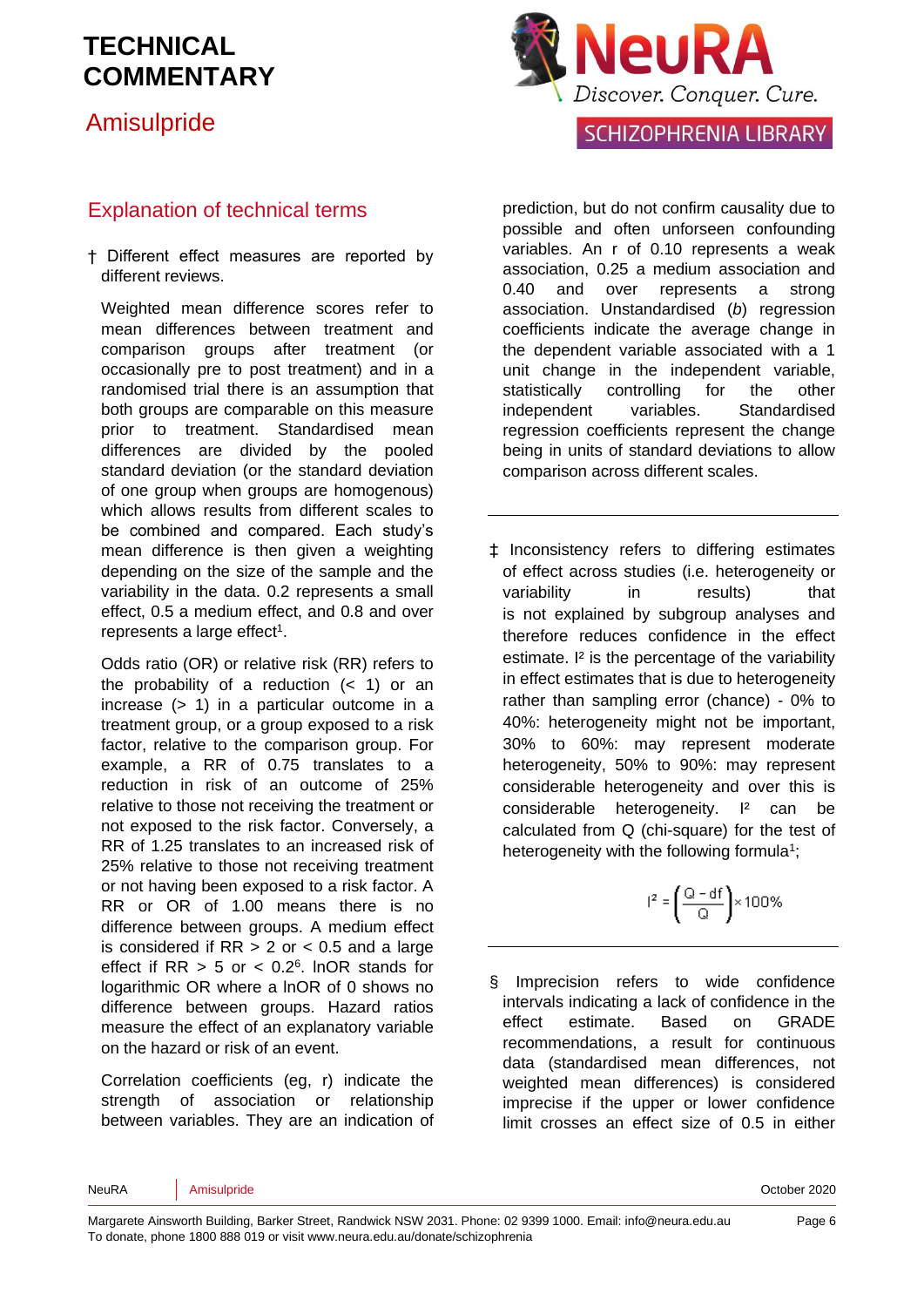### Amisulpride



**SCHIZOPHRENIA LIBRARY** 

direction, and for binary and correlation data, an effect size of 0.25. GRADE also recommends downgrading the evidence when sample size is smaller than 300 (for binary data) and 400 (for continuous data), although for some topics, these criteria should be relaxe[d](#page-7-4)<sup>7</sup> .

║ Indirectness of comparison occurs when a comparison of intervention A versus B is not available but A was compared with C and B was compared with C, which allows indirect comparisons of the magnitude of effect of A versus B. Indirectness of population, comparator and/or outcome can also occur when the available evidence regarding a particular population, intervention, comparator, or outcome is not available and is therefore inferred from available evidence. These inferred treatment effect sizes are of lower quality than those gained from head-tohead comparisons of A and B.